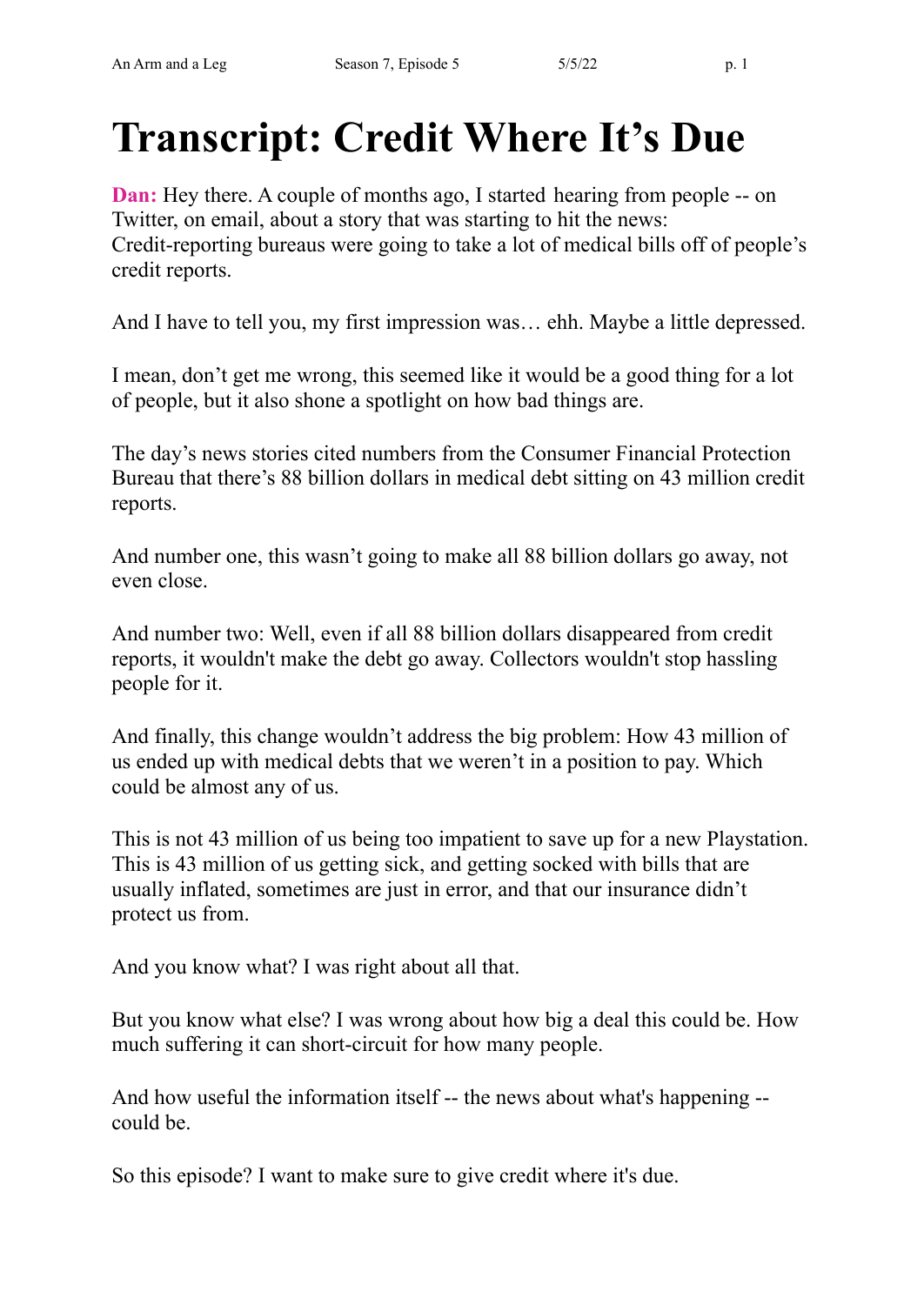This is An Arm and a Leg, a show about why health care costs so freaking much, and what we can maybe do about it. I'm Dan Weissmann. I'm a reporter, and I like a challenge, so my job on this show is to take one of them most enraging, terrifying, depressing parts of American life and bring you something entertaining, empowering, and useful.

And speaking of giving credit where it's due, let me introduce the person who set me straight about why these changes to credit reports are kind of a big deal.

#### **Lara Ceccarelli: my name is Lara Ceccarelli I work for American Financial Solutions. We're a non-profit credit counseling agency, um, so my job basically is helping people who are having a difficult time with their finances or with debt to find solutions that make sense for their situation.**

**Dan:** In other words, Lara is talking with people all day who have stuff on their credit report they can't pay, debt collectors chasing them.

A lot of the time, that's medical bills-- 58 percent of bills where collection agencies are chasing people, they're for medical bills, according to a federal report.

One of the changes coming is: Medical debts under \$500 are supposed to disappear from credit reports completely. I asked Lara, Is that a big deal? She was like, uh, yah. She called it huge. For one thing, we are talking about a lot of bills.

## **Lara Ceccarelli: it's a lot more common to see a medical bill for, you know, \$300 than it is to see one. \$5,000, on, you know, a credit report.**

**Dan:** The feds did a formal count: they found more than 60 percent of medical bills in collections are less than 500 bucks.

And the cumulative effect of these smaller bills can be, well, huge.

## **Lara Ceccarelli: . I see scenarios routinely, I mean, several days a week where somebody has got, you know, five or six different medical bills, all under 500. From the same debt collector, all sitting on the credit report.**

**Dan:** So now, all of those are gonna come off.

And when those bills go away, Lara Ceccarelli says it'll change the advice she gives people with bigger bills to pay off. Until now, that advice has tended to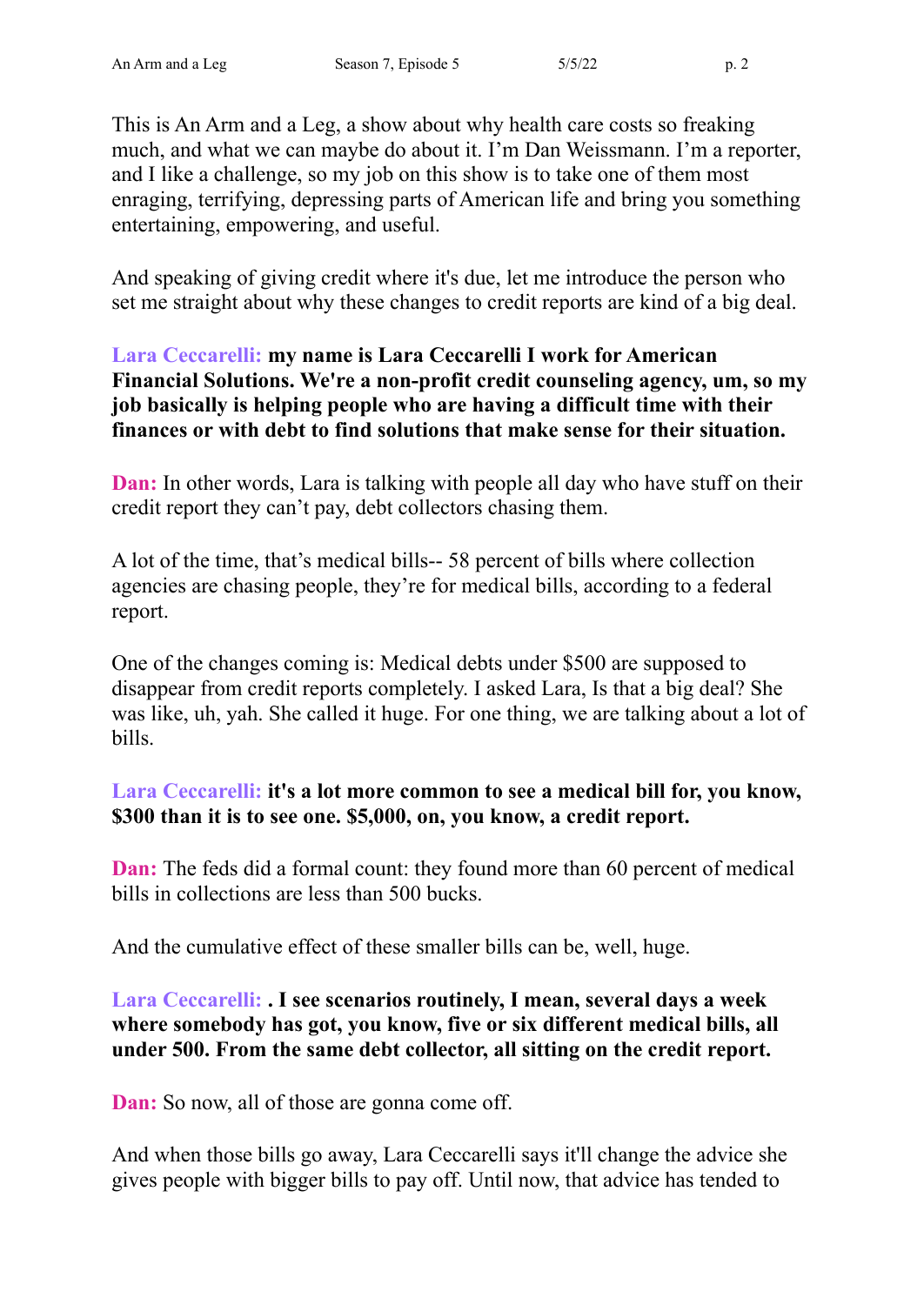be: start by reducing the total number of bills you're paying -- and the total number of dings on your credit, and the total number of people harassing you- by paying off the smallest bills first, in full.

**Lara Ceccarelli: But if there are less smaller bills out there, we can start getting really aggressive with those bigger bills sooner,**

**Dan:** So people can clean up their credit faster. And...

**Lara Ceccarelli: I think it's going to save them money while they do it. Cause you know, we're not going to be dealing with, you know, bills of \$120 that have to be tackled.**

**Dan:** You can kind of ignore them.

And this change -- wiping out these smaller charges from credit reports -- that can have some big impacts for the rest of us, those of us lucky enough to NOT have a giant mountain of medical debt, who aren't calling someone like Lara Ceccarelli.

We'll get to that in a minute-- it's complicated, there are caveats-- but first, Lara sees more good news for the people who do need someone like her, in another change that's happening with credit reports. Something else she calls huge:

Once you pay off one of those bigger medical bills -- more than \$500 -- it's supposed to disappear from your credit report completely. Like it never happened.

**Lara Ceccarelli: if you pay off a collections debt at the moment, the bill is going to show it is having a zero balance, but it'll still show that you had something in collections.**

#### **So you still have, you know, that red flag for future lenders**

**Dan:** And not just lenders. This isn't just for if you want to buy a house or refinance your mortgage. A lot of the time, when you apply for a job-- or to rent an apartment-- your prospective new boss or landlord is gonna run your credit.

So getting smaller debts and paid-off debts wiped out is going to make a big difference for a lot of people.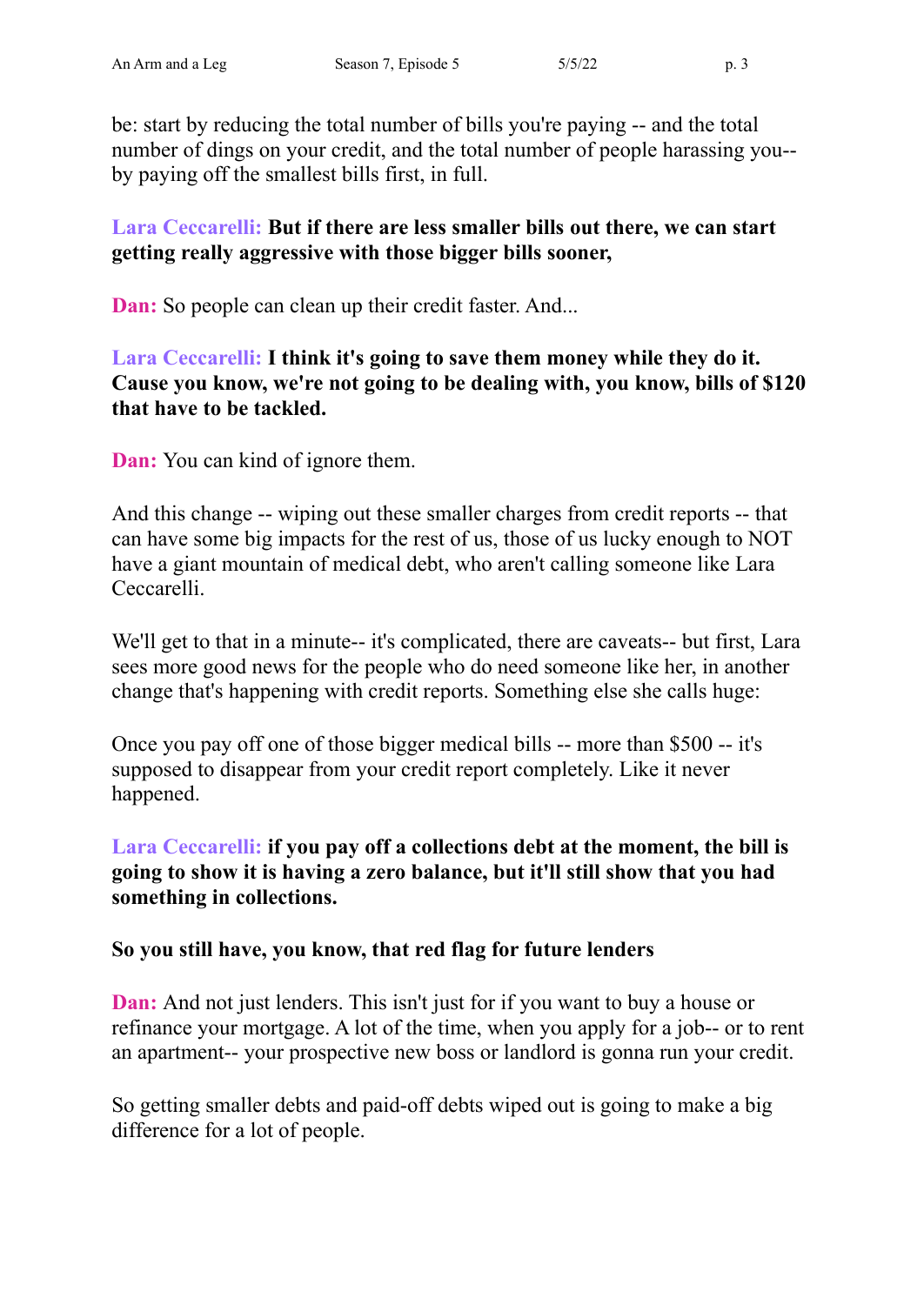Lara's got some caveats too. For instance:

### **Lara Ceccarelli: I would caution people that to remember that this does not apply to settlements. So if you settle a bill for less than you owe, let's say you pay, you know, 50% or 70% or whatever it is. Then it does remain on your credit report for the full seven years.**

**Dan:** It stays there, marked "settled." I was like, oh. Yeah, whoops. I asked Lara, could I negotiate that with the collections people? Tell them, I can give you 50 percent right now, but I also want it totally wiped from my credit report?

### **Lara Ceccarelli: I mean, theoretically. Yes. Uh, the thing to remember when you're dealing with debt collectors is that these are not customer service representatives, right? Like these are not people whose, whose primary job function is to make your day easier.**

**Dan:** She says sometimes debt collectors will delete things from your record -for an extra fee. They call it pay-to-delete.

## **Lara Ceccarelli: Sometimes they'll negotiate. I, I would caution that any time that you negotiate with, you know, your debt collector, I would suggest getting those terms in writing before sending payment**

**Dan:** Otherwise, they've got your money, and you've got no leverage.

But speaking of leverage: Here's where the rule about wiping out medical bills under five hundred bucks can help those of us who are ONLY dealing with one of those relatively small-dollar charges.

Whoever's billing, they'll no longer be able to threaten to whack your credit rating over a hundred bucks that may or may not even be correctly billed. I'm not saying stiff 'em, especially if you think the bill's accurate and even reasonable.

That's not nice, and as Lara points out, bill collectors can still bug you about smaler bills, a lot.

**Lara Ceccarelli: and when I say a lot, I mean, there are clients that I speak to who are getting, you know, upwards of 10, 15 calls a day from the same agency. So it, it can get overwhelming.**

**Dan:** and worst-case, they \*could\* even sue you over it.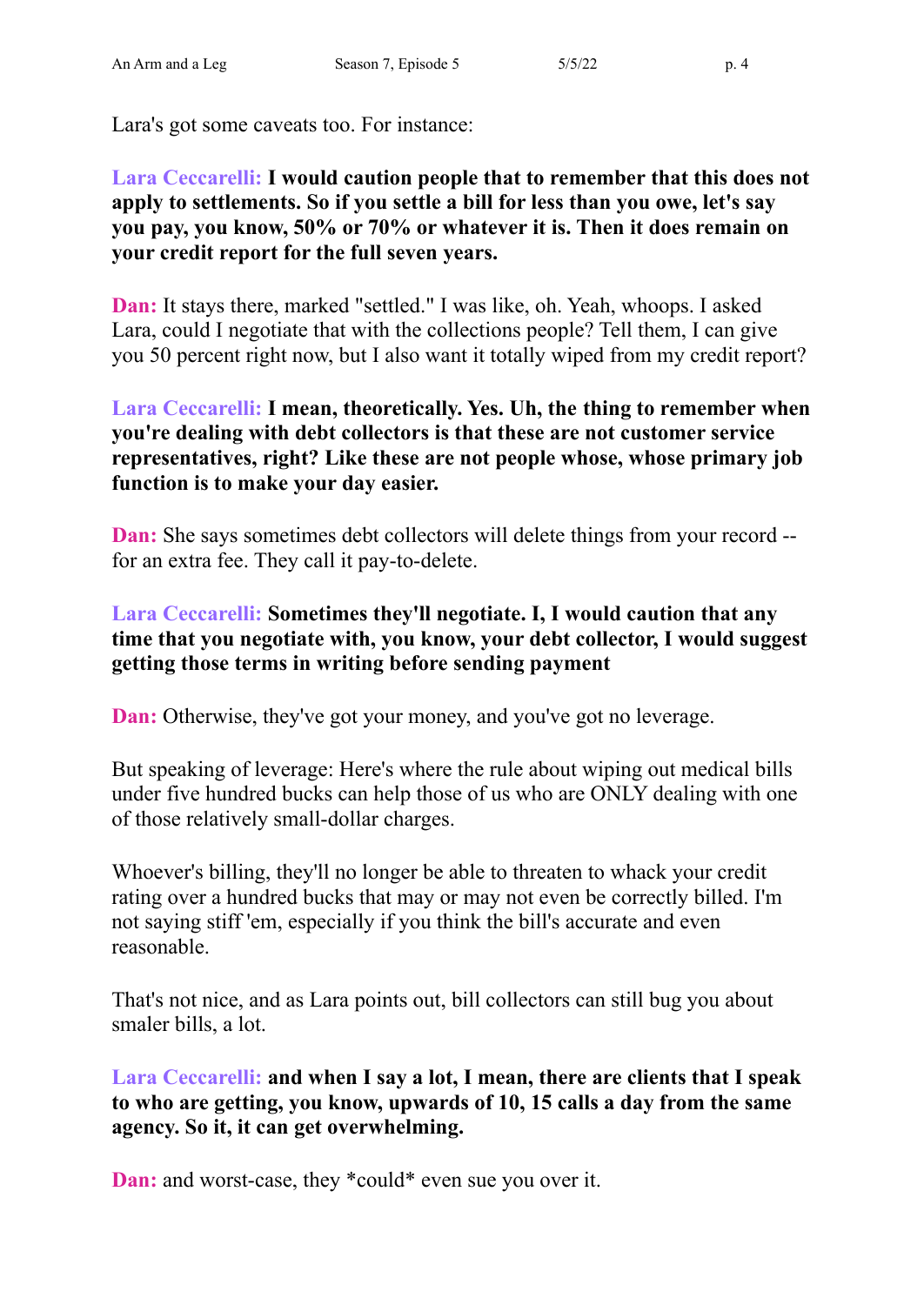**Lara Ceccarelli: Yeah, I have seen clients facing lawsuits for balances that are under \$500. It's rare, but it does happen**

**Dan:** So, you know, maybe don't be all like, "Whaddya gonna do, huh? Sue me?" But still.

One thing to know about these changes: They're not happening right away, and they're not happening all at once. Paid-off debts are supposed to come off credit reports July 1, 2022.

Debts under \$500 -- even if they're not paid off -- don't come off until March 2023.

Which, OK, it could be sooner. BUT. If you're getting a bill \*today\* that's lower than 500 bucks, this is kind of just as good. Because of a third thing that's changing: No medical bills should appear on your credit report at all, until they're at least a year old.

That takes effect July 1st, 2022. Lara likes this change by itself.

**Lara Ceccarelli: If somebody has got a medical bill, that's over \$500, odds are that they've had a pretty big medical event in their lives, right? Which means that not only do they have this bill, but their earnings potential, a lot of the time has been impacted, at least in the immediate aftermath of whatever this medical event was.**

**So if they have more time to get their finances settled and get back on their feet and figure out, you know, a payment plan. That makes a huge difference for a lot of consumers**

**Dan:** It also makes a difference for anybody who has a bill for less than \$500 that came in after March 1 2022: It should never appear on your credit report at all.

Of course, if one of those smaller bills is on your report now-- or came in before March 1st..., well, it stays there till March 2023. Still, it's an upgrade.

I said to Lara. The situation's still terrible. There are still way too many of us exposed to super-high medical bills, with insurance that doesn't really protect us. We're still sitting ducks.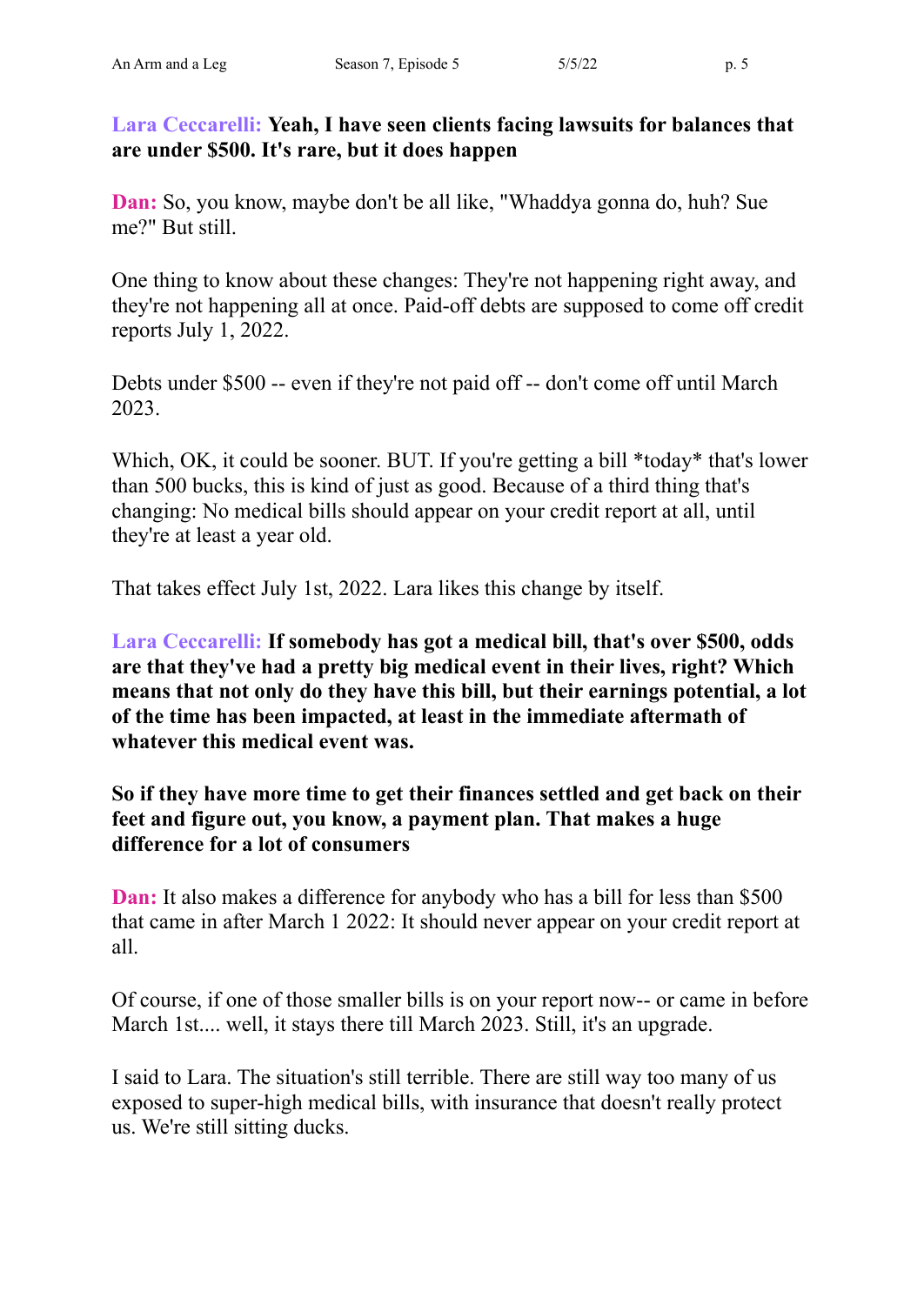# **Lara Ceccarelli: We're S we're sitting ducks with maybe a small shield protecting us.**

**Dan: Well, well, we've**

**Lara Ceccarelli: we're, we're sitting ducks, but we've got some bushes shielding us now from the hunters.**

**Dan:** Yeah, like maybe they can't just toss some darts at random. Fewer deaths from a thousand paper cuts. I'm not against it.

Coming right up: actually, there's more good news. A couple things.

And I said we'd be giving credit where it's due-- we have some people to credit with these changes.

That's right after this.

This episode of An Arm and a Leg is produced in partnership with Kaiser Health News. That's a non-profit newsroom covering health care in America. Kaiser Health News is not affiliated with the giant health care outfit Kaiser Permanente. We'll have a little more information about Kaiser Health News at the end of this episode.

So, here's one of our extra bits of good news about credit reports. There's this really terrible thing that I didn't even know was happening. And in late 2021, it just went away.

It's called "parking." It's something debt collectors did with small charges-- say less than a hundred dollars. I learned about this from April Kuenhoff-- she's an attorney with the National Consumer Law Center.

She said with amounts that small, some collectors didn't think it was worth their time to even call you about it. They had a different approach.

## **April Kuenhoff: instead of calling you about that \$90 amount, that was your copay or your co-insurance, that you allegedly owed they would simply credit report it and wait.**

**Dan:** You can hear me cracking up a little here, because this is so outrageously devious.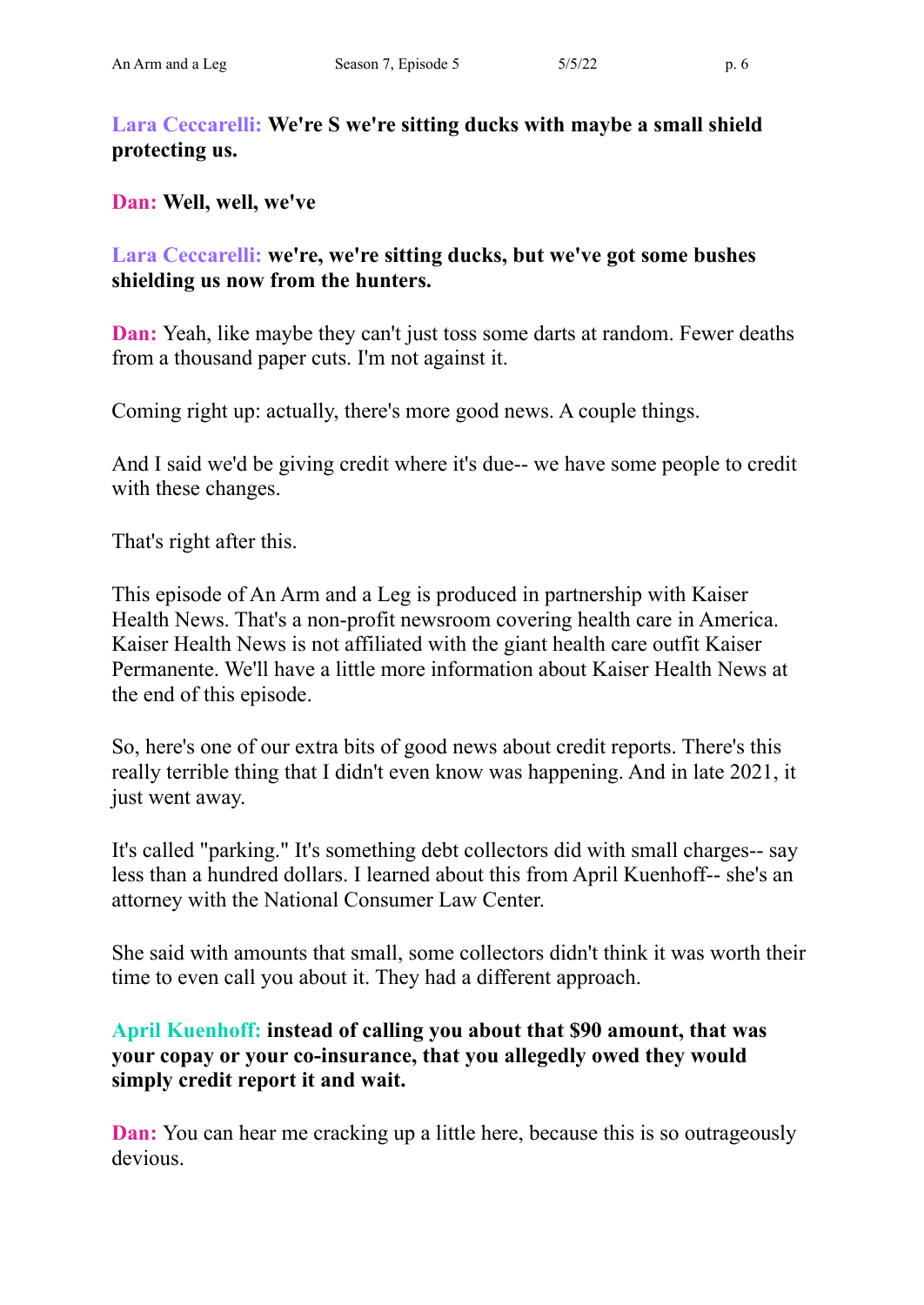**April Kuenhoff: And so then the next time you go to finance a mortgage to buy a car, and frequently now to get a job or to try to rent an apartment, anything where somebody is pulling your credit report.**

**Dan:** Surprise! You've got a ding on your credit that you didn't even know was there.

**April Kuenhoff: And, uh, you know, maybe you, you thought that insurance covered it, or maybe you still think insurance should have covered it. But at that point, you know, what are you gonna do?**

**You're going to pay the \$90 to that debt collector. You're not going to, , dispute it with insurance or, or, you know, dispute it with the debt collector, even dispute it with the credit reporting bureau, because you don't have time at that point.**

**Dan:** I mean, that is SO MEAN, right?

And in this case -- to give credit where it's due-- somebody actually did something about it.

The federal government. The Consumer Financial Protection Bureau, actually - the CFPB for short. The watchdog that regulates debt collectors. It revised a bunch of rules last November. Mostly because the underlying law-- the Fair Credit Reporting Act -- had just gotten its first big update since 1977, when there was no need for rules about, say, how collectors could use email to contact you.

While the CFPB was cooking up those rules, they also decided to ban parking.

And: it seems like we've got the CFPB to thank for those other changes we've been talking about Bills less than 500 bucks getting dropped, paid-off bills disappearing too.

Because the agency also regulates... the credit-reporting bureaus. And recently, the CFPB has taken a big interest in how those bureaus deal with medical debt.

Right at the top of this episode, I mentioned some numbers from a recent federal report: 88 billion dollars in medical debts on credit reports, 58 percent of everything on credit reports is medical debts, more than 60 percent of medical bills on credit reports are under 500 bucks.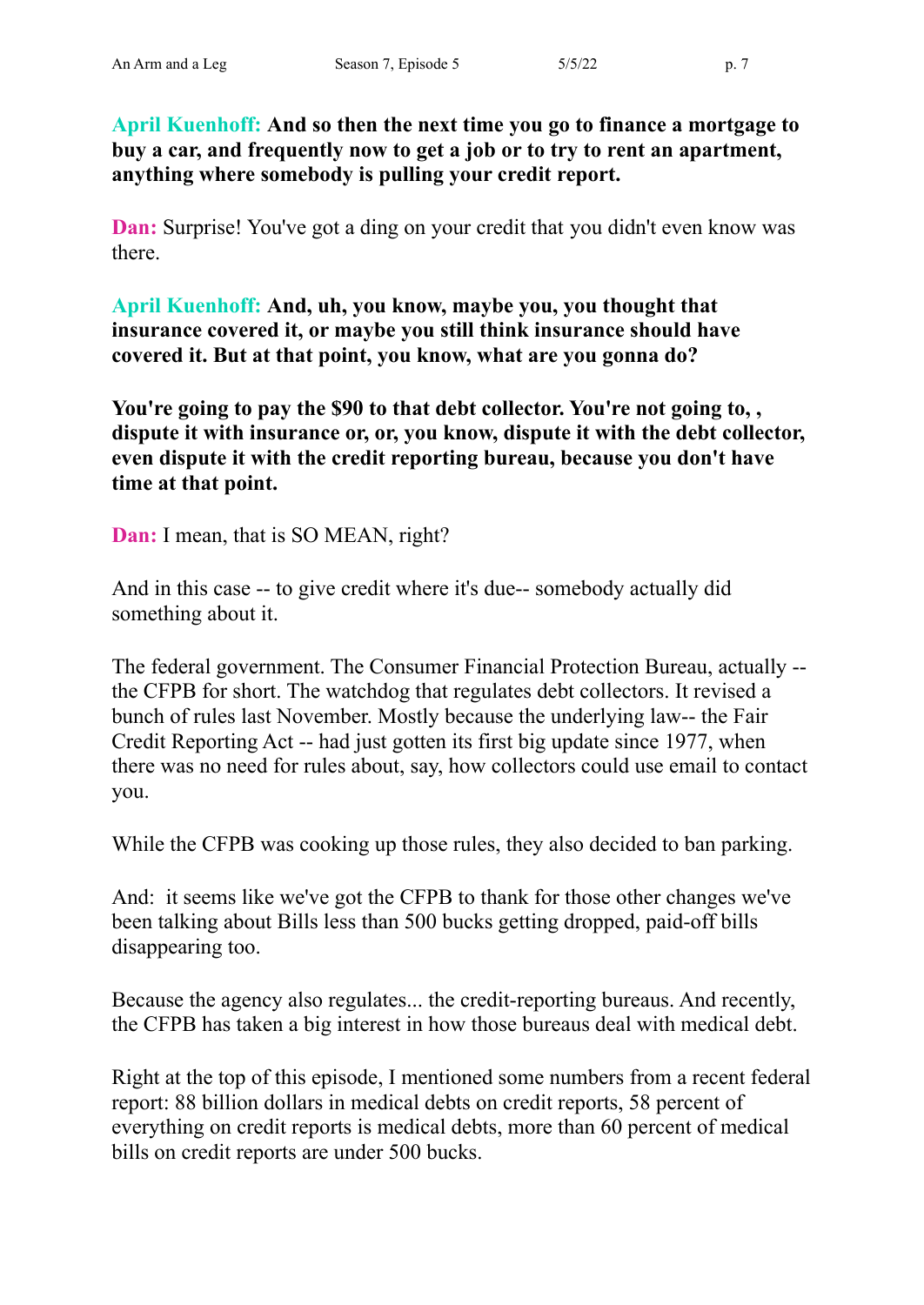That was all from a report the CFPB put out-- on March 1st of this year. That's two weeks before the credit bureaus announced these changes.

In announcing the report, the CFPB said it would, quote,

"act to ensure that the consumer credit reporting system is not used coercively against patients and their families to force them to pay questionable medical bills. Specifically, the CFPB intends to:

Hold credit reporting companies accountable…"

and

"Determine whether unpaid medical billing data should be included in credit reports:"

Unquote. At all.

I rang up the CFPB and talked with John McNamara there. He's Assistant Director for Consumer Credit, Payments, and Deposits Markets. Fun fact: He also worked in collections for more than 20 years before signing on with the feds:

I asked him: Hey, do you folks want to take credit for these changes the credit bureaus announced a couple weeks after your report?

# **John McNamara: I listen, personally, I would like to**

**Dan:** but it's hard to know for sure.

He also thinks dropping these medical bills from credit reports may not have been a super-tough decision for the credit bureaus.

## **John McNamara: there are many paying customers, primarily financial institutions are also, , maybe realizing that they had little predictive value.**

**Dan:** Again, this isn't like you ran up credit-card bills for a wild vacation and then blew them off.

John says these changes are a good start, but not enough. And who knows if they'll stick? So far, it's just a voluntary business decision.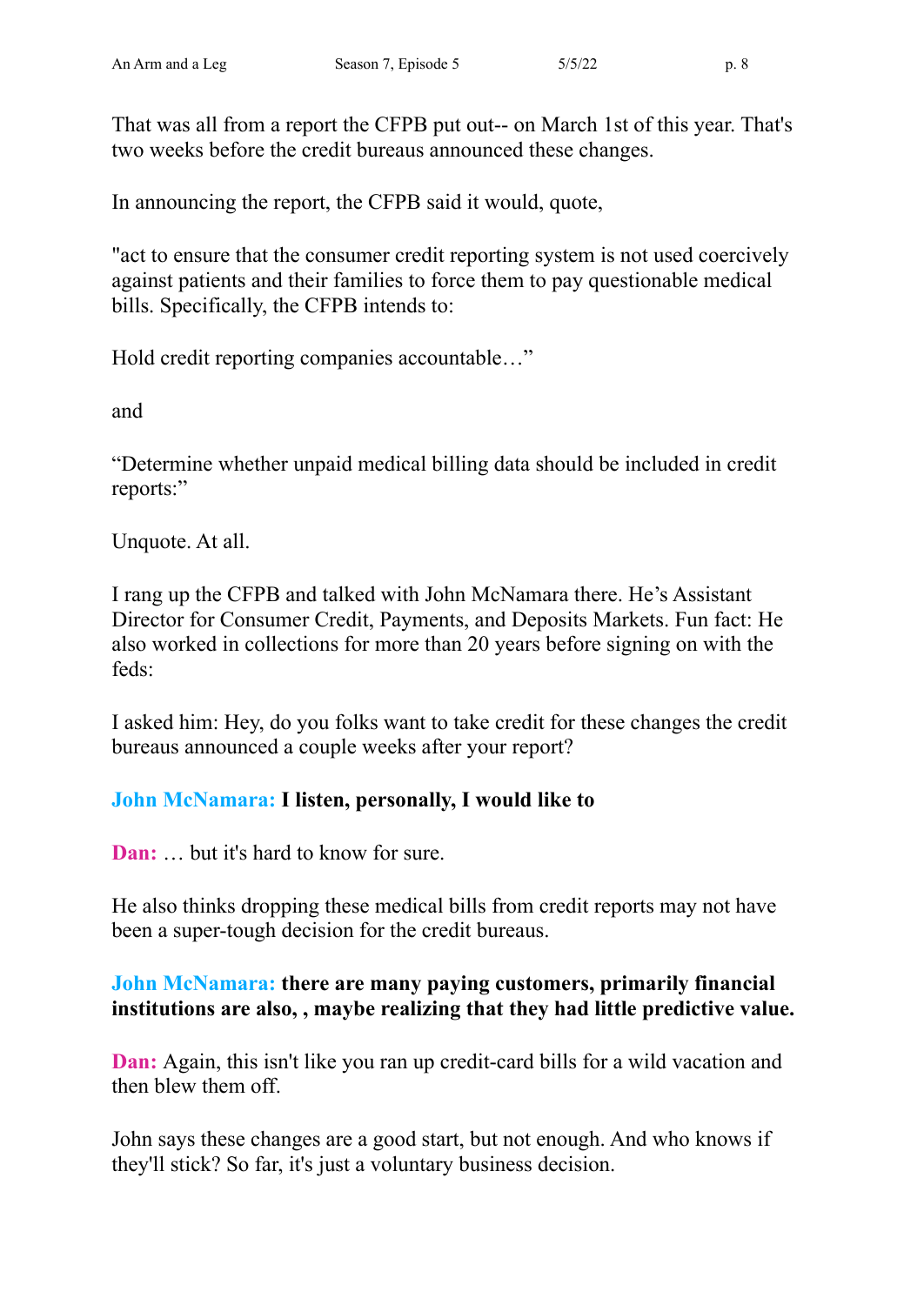I said, you're the regulator. What're you going to do to make it stick? You announced in March that you're going to hold credit bureaus responsible... He said, basically, wait and see.

**John McNamara: I mean, we just announced this a couple months ago. So, I mean, I'd say we're signaling.**

**Dan:** After I talked with John, I noticed something: Last month, the CFPB sued one of the credit-reporting bureaus TransUnion and a former top executive for violating the terms of an earlier settlement with the agency.

The agency's director, Rohit Chopra, called TransUnion, quote: "an out-of-control repeat offender that believes it is above the law," Unquote. He said: "I am concerned that TransUnion's leadership is either unwilling or incapable of operating its businesses lawfully."

Rohit Chopra took over the CFPB less than a year ago. These reports about medical debts, and this lawsuit against TransUnion are already out there.

I mean, OK. Sounds like we should stay tuned.

Meanwhile: If you heard our last episode, you heard us get pretty interested in the not-very-pretty world of private equity, and how those investments outfits are seeking to make tons of money out of health care.

For next time, we've got a story about a group of doctors who are fighting this trend-- in court.

The American Academy of Emergency Medicine is suing a private-equity owned company that employs a lot of ER docs. And they're not suing for money. These docs say that the company, called Envision, dictates so much about actual patient care, it's way out of line. Because there's actually a law against what's called the corporate practice of medicine.

## **Dr. Lisa Moreno: envision has broken the law. They are illegally practicing medicine. There is no amount of money. That is going to fix that problem.**

**Dan:** They want a judge to tell the company to get out of the business.

And we are super-curious about how it's going to come out. That's in three weeks.